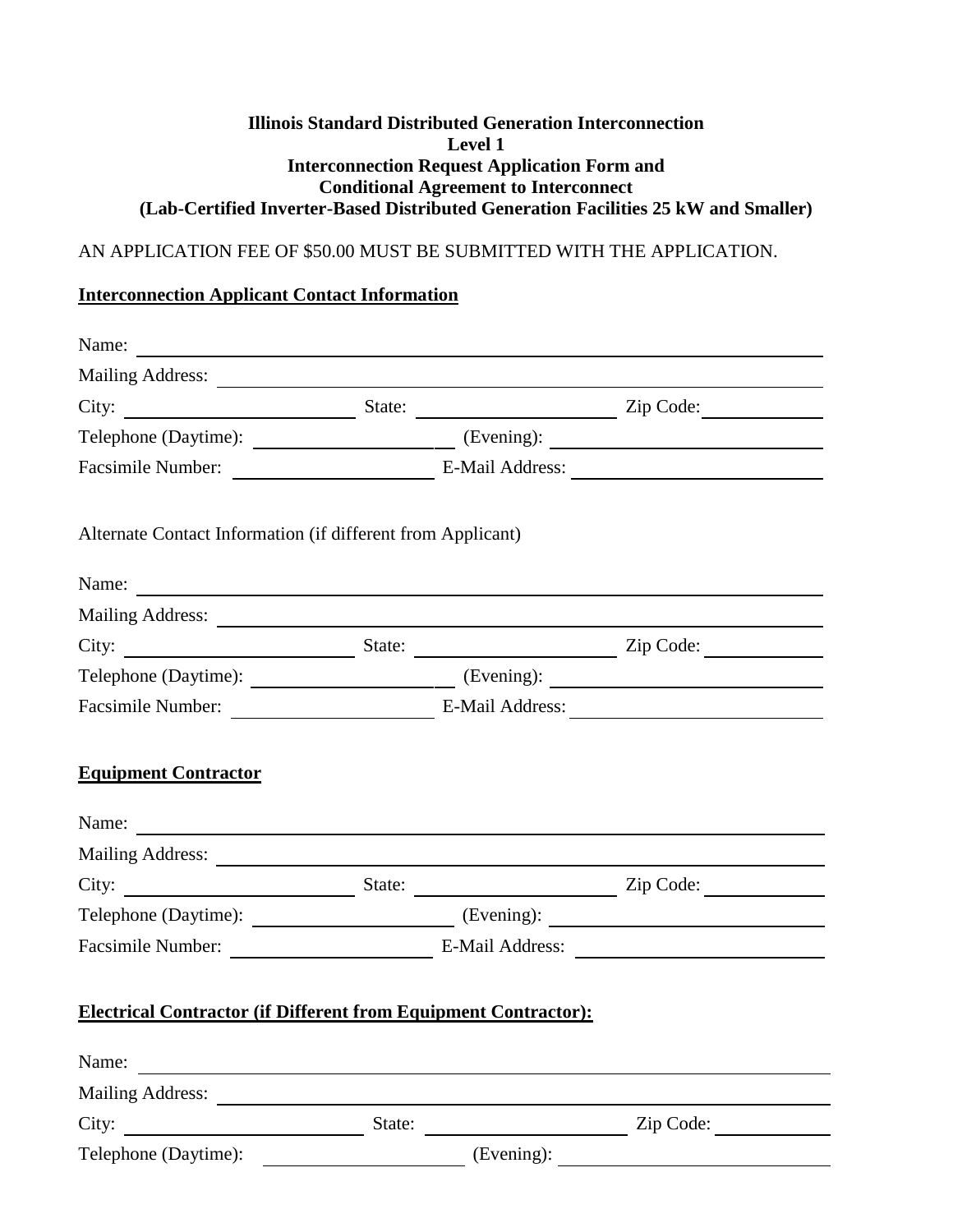| <b>Facsimile Number:</b> |              | E-Mail Address: |  |  |
|--------------------------|--------------|-----------------|--|--|
| License number:          |              |                 |  |  |
| Active License? Yes      | $N_{\Omega}$ |                 |  |  |

Is the Interconnection Customer requesting Net Metering in accordance with 83 Ill. Adm. Code 465?

Yes No

# **Distributed Generation Facility ("Facility") Information**

| <b>Facility Address:</b>        |                                                                                                                                                                                                                                     |          |                                |        |
|---------------------------------|-------------------------------------------------------------------------------------------------------------------------------------------------------------------------------------------------------------------------------------|----------|--------------------------------|--------|
|                                 |                                                                                                                                                                                                                                     |          |                                |        |
|                                 | Electric Distribution Company (EDC) serving Facility site: ______________________                                                                                                                                                   |          |                                |        |
|                                 |                                                                                                                                                                                                                                     |          |                                |        |
|                                 |                                                                                                                                                                                                                                     |          |                                |        |
| <b>Inverter Manufacturer:</b>   |                                                                                                                                                                                                                                     |          |                                |        |
| recognized testing laboratory.) | Is the inverter lab-certified as that term is defined in the Illinois Distributed Generation<br>Interconnection Standard? Yes No<br>(If yes, attach manufacturer's technical specifications and label information from a nationally |          |                                |        |
|                                 | Generation Facility Nameplate Rating: (kW) (kVA) (AC Volts)                                                                                                                                                                         |          |                                |        |
| Prime Mover:                    | Photovoltaic                                                                                                                                                                                                                        |          | Reciprocating Engine Fuel Cell |        |
|                                 | Turbine                                                                                                                                                                                                                             | Other    |                                |        |
| <b>Energy Source:</b>           | Solar                                                                                                                                                                                                                               | Wind     | Hydro                          | Diesel |
|                                 | <b>Natural Gas</b>                                                                                                                                                                                                                  | Fuel Oil | Other                          |        |
| Commissioning Date:             |                                                                                                                                                                                                                                     |          |                                |        |

Commissioning Date:

(If the Commissioning Date changes, the interconnection customer must inform the EDC as soon as it is aware of the changed date.)

#### **Insurance Disclosure**

The attached terms and conditions contain provisions related to liability and indemnification, and should be carefully considered by the interconnection customer. The interconnection customer shall carry general liability insurance coverage, such as, but not limited to, homeowner's insurance. Whenever possible, the interconnection customer shall name the EDC as an additional insured on its homeowner's insurance policy, or similar policy covering general liability.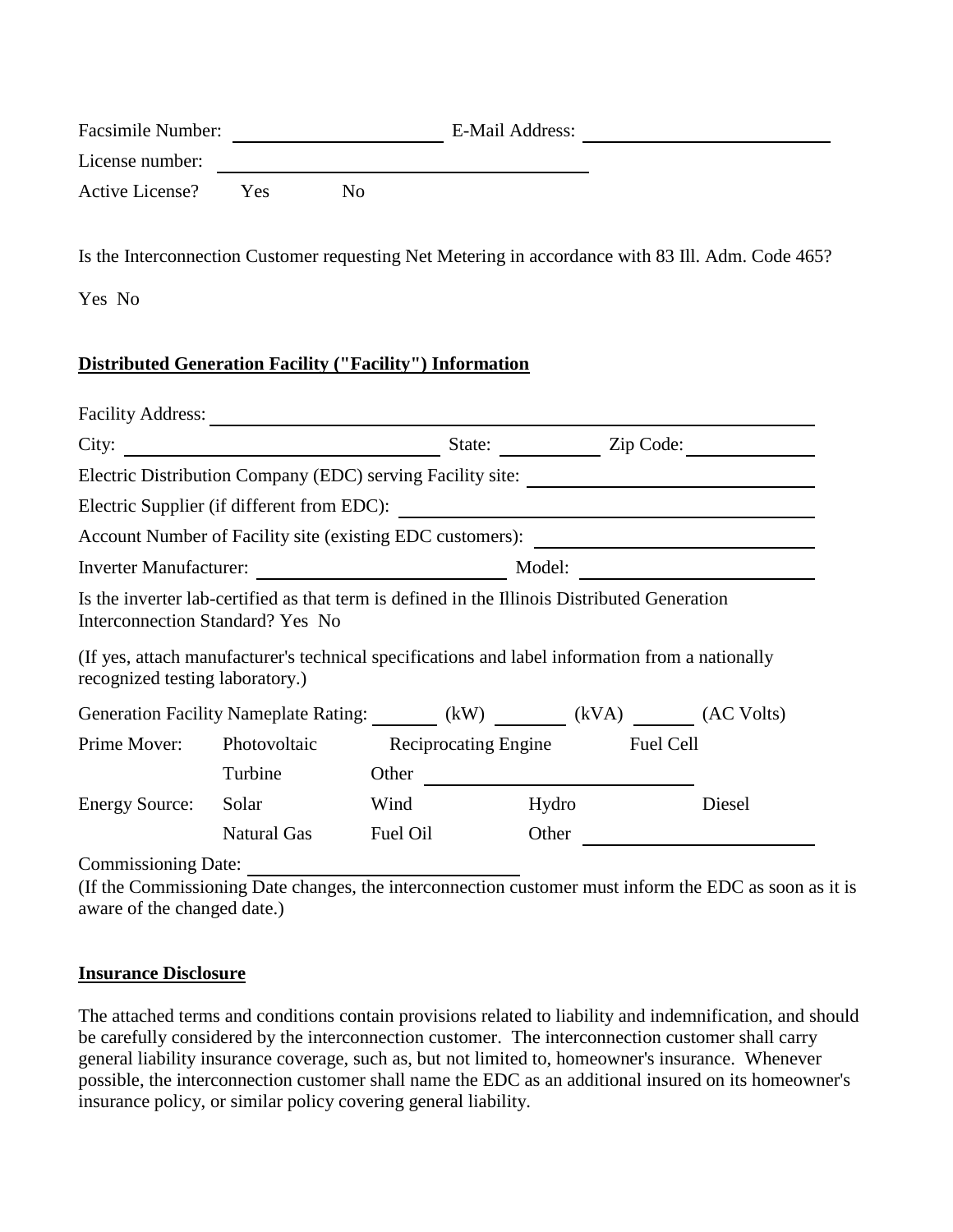### **Customer Signature**

I hereby certify that: (1) I have read and understand the terms and conditions which are attached hereto by reference; (2) I hereby agree to comply with the attached terms and conditions; and (3) to the best of my knowledge, all of the information provided in this application request form is complete and true.

| <b>Applicant Signature:</b> |       |  |
|-----------------------------|-------|--|
| Title:                      | Date: |  |
|                             |       |  |

### **Conditional Agreement to Interconnect Distributed Generation Facility**

Receipt of the application fee is acknowledged and, by its signature below, the EDC has determined the interconnection request is complete. Interconnection of the distributed generation facility is conditionally approved contingent upon the attached terms and conditions of this Agreement, the return of the attached Certificate of Completion, duly executed verification of electrical inspection and successful witness test.

| EDC Signature: | )ate:  |
|----------------|--------|
| Name:          | Title: |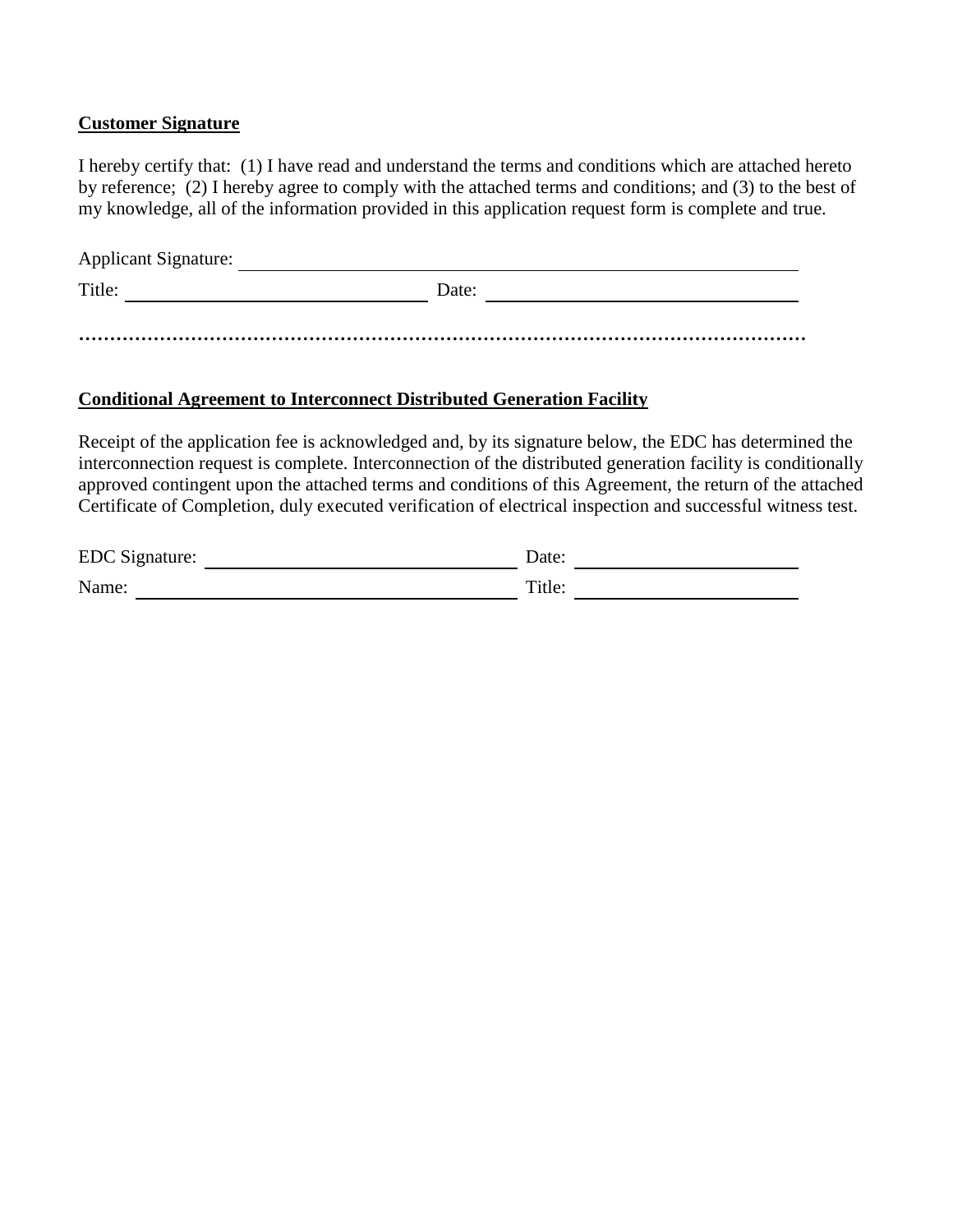## **Terms and Conditions for Interconnection**

- 1) **Construction of the Distributed Generation Facility**. The interconnection customer may proceed to construct (including operational testing not to exceed 2 hours) the distributed generation facility, once the conditional Agreement to interconnect a distributed generation facility has been signed by the EDC.
- 2) **Final Interconnection and Operation.** The interconnection customer may operate the distributed generation facility and interconnect with the EDC's electric distribution system after all of the following have occurred:
	- a) Electrical Inspection: Upon completing construction, the interconnection customer shall cause the distributed generation facility to be inspected by the local electrical inspection authority, who shall establish that the distributed generator facility meets local code requirements.
	- b) Certificate of Completion: The interconnection customer shall provide the EDC with a copy of the Certificate of Completion with all relevant and necessary information fully completed by the interconnection customer, as well as an inspection form from the local electrical inspection authority demonstrating that the distributed generation facility passed inspection.
	- c) The EDC has completed its witness test as per the following:
		- i) Within 10 business days of the commissioning date, the EDC must, upon reasonable notice and at a mutually convenient time, conduct a witness test of the distributed generation facility to ensure that all equipment has been appropriately installed and that all electrical connections have been made in accordance with the applicable codes.
		- ii) If the EDC does not perform the witness test within the 10 business days after the commissioning date or such other time as is mutually agreed to by the Parties, the witness test is deemed waived unless the EDC cannot do so for good cause. In these cases, upon EDC request, the interconnection customer shall agree to another date for the test within 10 business days after the original scheduled date.
- 3) **IEEE 1547.** The distributed generation facility shall be installed, operated and tested in accordance with the requirements of The Institute of Electrical and Electronics Engineers, Inc. (IEEE), 3 Park Avenue New York, NY 10016-5997, Standard 1547 (2003) "Standard for Interconnecting Distributed Resources with Electric Power Systems."
- 4) **Access.** The EDC shall have direct, unabated access to the disconnect switch and metering equipment of the distributed generation facility at all times. The EDC shall provide 5 business days notice to the customer prior to using its right of access except in emergencies.
- 5) **Metering.** Any required metering shall be installed pursuant to Illinois Commerce Commission approved tariffs.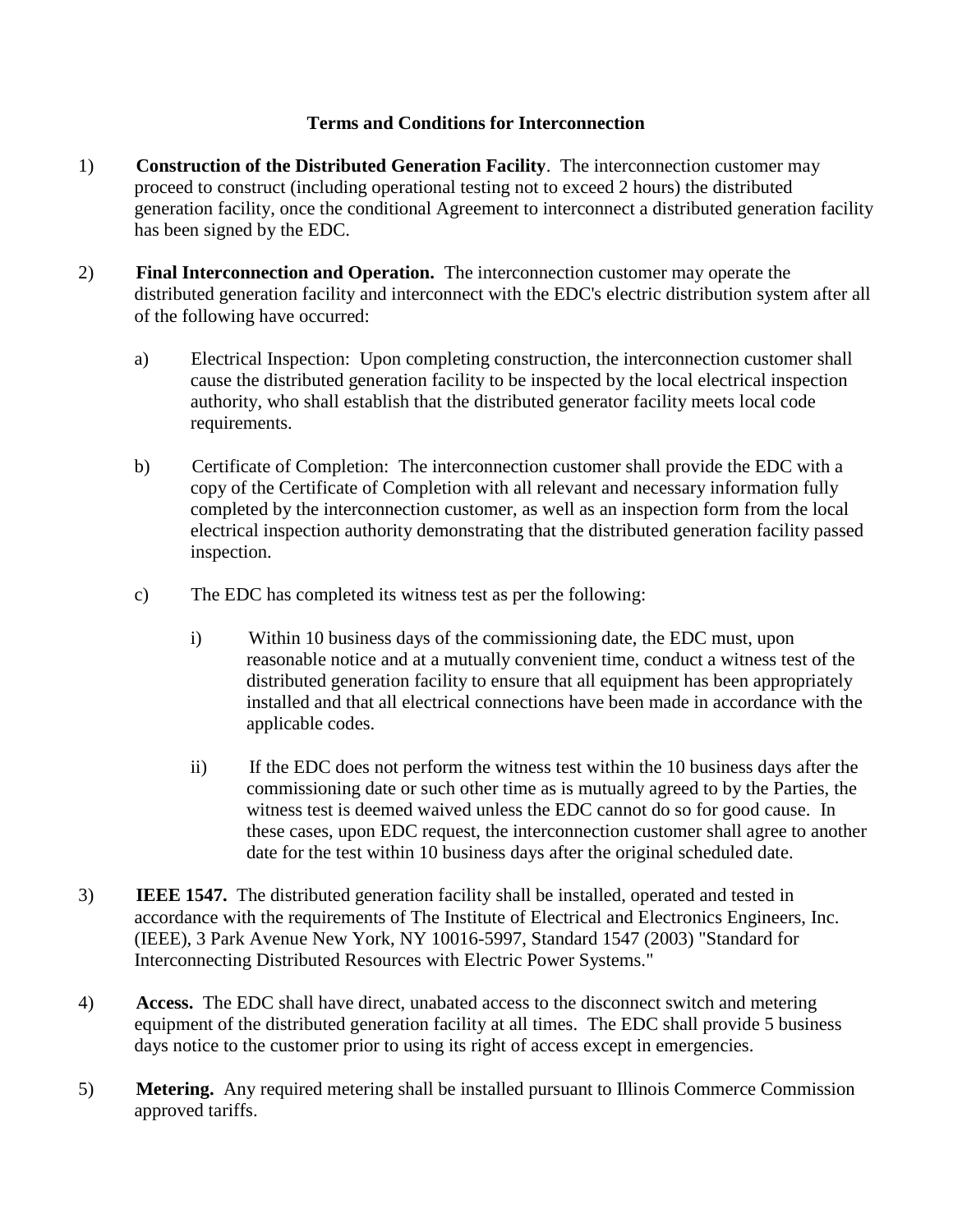- 6) **Disconnection.** The EDC may disconnect the distributed generation facility upon any of the following conditions, but must reconnect the distributed generation facility once the condition is cured:
	- a) For scheduled outages, provided that the distributed generation facility is treated in the same manner as EDC's load customers;
	- b) For unscheduled outages or emergency conditions;
	- c) If the distributed generation facility does not operate in the manner consistent with this Agreement;
	- d) Improper installation or failure to pass the witness test;
	- e) If the distributed generation facility is creating a safety, reliability or a power quality problem; or
	- f) The interconnection equipment used by the distributed generation facility is de-listed by the Nationally Recognized Testing Laboratory that provided the listing at the time the interconnection was approved.
- 7) **Indemnification**. The interconnection customer shall indemnify and defend the EDC and the EDC's directors, officers, employees, and agents from all damages and expenses resulting from any third party claim arising out of or based upon the interconnection customer's (a) negligence or willful misconduct or (b) breach of this Agreement. The EDC shall indemnify and defend the interconnection customer and the interconnection customer's directors, officers, employees, and agents from all damages and expenses resulting from a third party claim arising out of or based upon the EDC's (a) negligence or willful misconduct or (b) breach of this Agreement.
- 8) **Insurance**. The interconnection customer shall provide the EDC with proof that it has a current homeowner's insurance policy, or other general liability policy, and, when possible, the interconnection customer shall name the EDC as an additional insured on its homeowner's insurance policy, or similar policy covering general liability.
- 9) **Limitation of Liability**. Each Party's liability to the other Party for any loss, cost, claim, injury, liability, or expense, including reasonable attorney's fees, relating to or arising from any act or omission in its performance of this Agreement, shall be limited to the amount of direct damage actually incurred. In no event shall either Party be liable to the other Party for any indirect, incidental, special, consequential, or punitive damages of any kind whatsoever.
- 10) **Termination**. This Agreement may be terminated under the following conditions:
	- a) By interconnection customer − The interconnection customer may terminate this Agreement by providing written notice to the EDC. If the interconnection customer ceases operation of the distributed generation facility, the interconnection customer must notify the EDC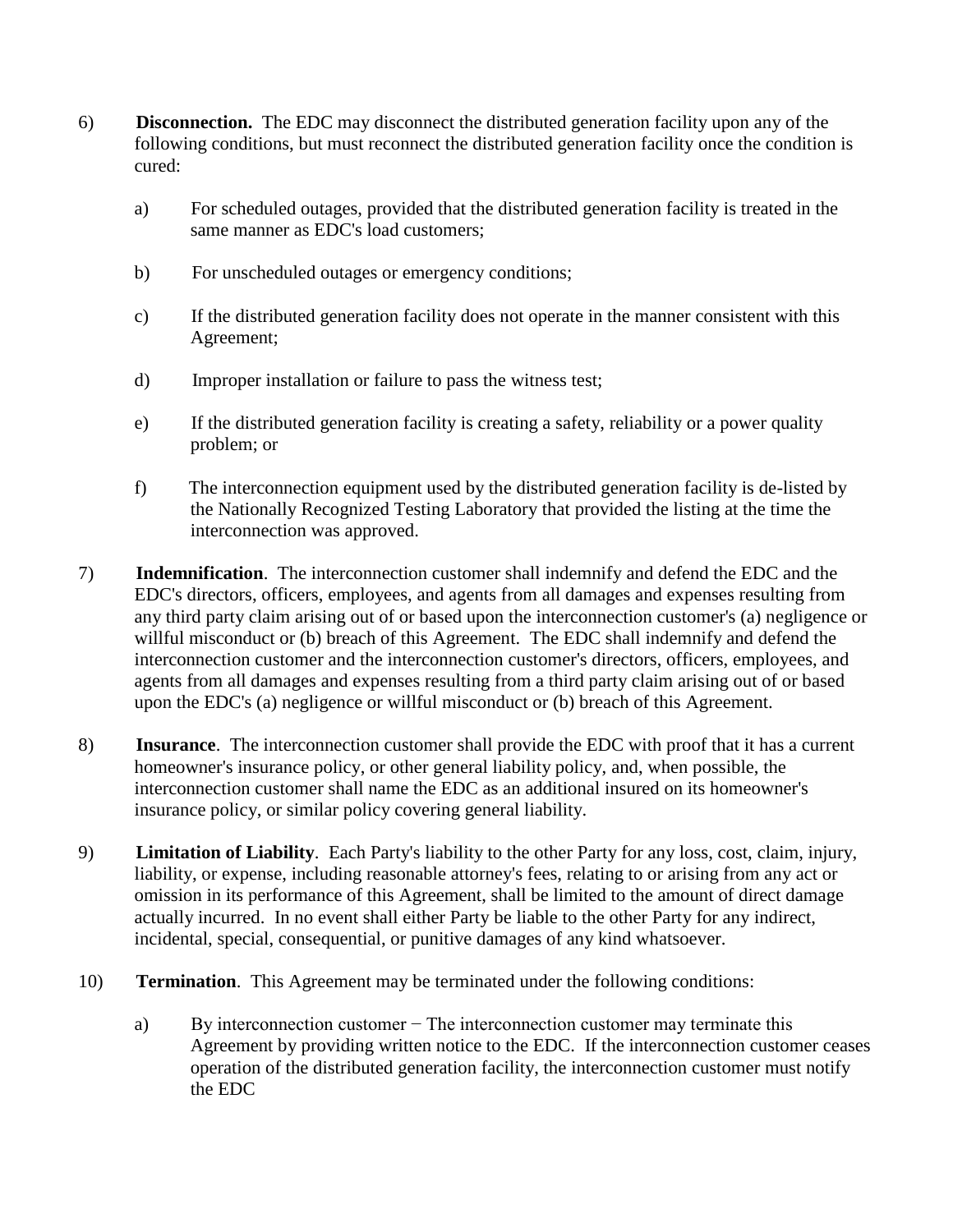- b) By the EDC − The EDC may terminate this Agreement if the interconnection customer fails to remedy a violation of terms of this Agreement within 30 calendar days after notice, or such other date as may be mutually agreed to prior to the expiration of the 30 calendar day remedy period. The termination date may be no less than 30 calendar days after the interconnection customer receives notice of its violation from the EDC.
- 11) **Modification of Distributed Generation Facility**. The interconnection customer must receive written authorization from the EDC before making any changes to the distributed generation facility that could affect the EDC's distribution system. If the interconnection customer makes such modifications without the EDC's prior written authorization, the EDC shall have the right to disconnect the distributed generation facility.
- 12) **Permanent Disconnection.** In the event the Agreement is terminated, the EDC shall have the right to disconnect its facilities or direct the interconnection customer to disconnect its distributed generation facility.
- 13) **Disputes.** Each Party agrees to attempt to resolve all disputes regarding the provisions of this Agreement that cannot be resolved between the two Parties pursuant to the dispute resolution provisions found in 83 Ill. Adm. Code 466.130.
- 14) **Governing Law, Regulatory Authority, and Rules.** The validity, interpretation and enforcement of this Agreement and each of its provisions shall be governed by the laws of the State of Illinois. Nothing in this Agreement is intended to affect any other agreement between the EDC and the interconnection customer.
- 15) **Survival Rights**. This Agreement shall remain in effect after termination to the extent necessary to allow or require either Party to fulfill rights or obligations that arose under the Agreement.
- 16) **Assignment/Transfer of Ownership of the Distributed Generation Facility**. This Agreement shall terminate upon the transfer of ownership of the distributed generation facility to a new owner unless the transferring owner assigns the Agreement to the new owner, the new owner agrees in writing to the terms of this Agreement, and the transferring owner so notifies the EDC in writing prior to the transfer of ownership.
- 17) **Definitions**. Any term used herein and not defined shall have the same meaning as the defined terms used in 83 Ill. Adm. Code 466 (the Illinois Distributed Generation Interconnection Standard).
- 18) **Notice**. The Parties may mutually agree to provide notices, demands, comments, or requests by electronic means such as e-mail. Absent agreement to electronic communication, or unless otherwise provided in this Agreement, any written notice, demand, or request required or authorized in connection with this Agreement shall be deemed properly given if delivered in person, delivered by recognized national courier service, or sent by first class mail, postage prepaid, to the person specified below: